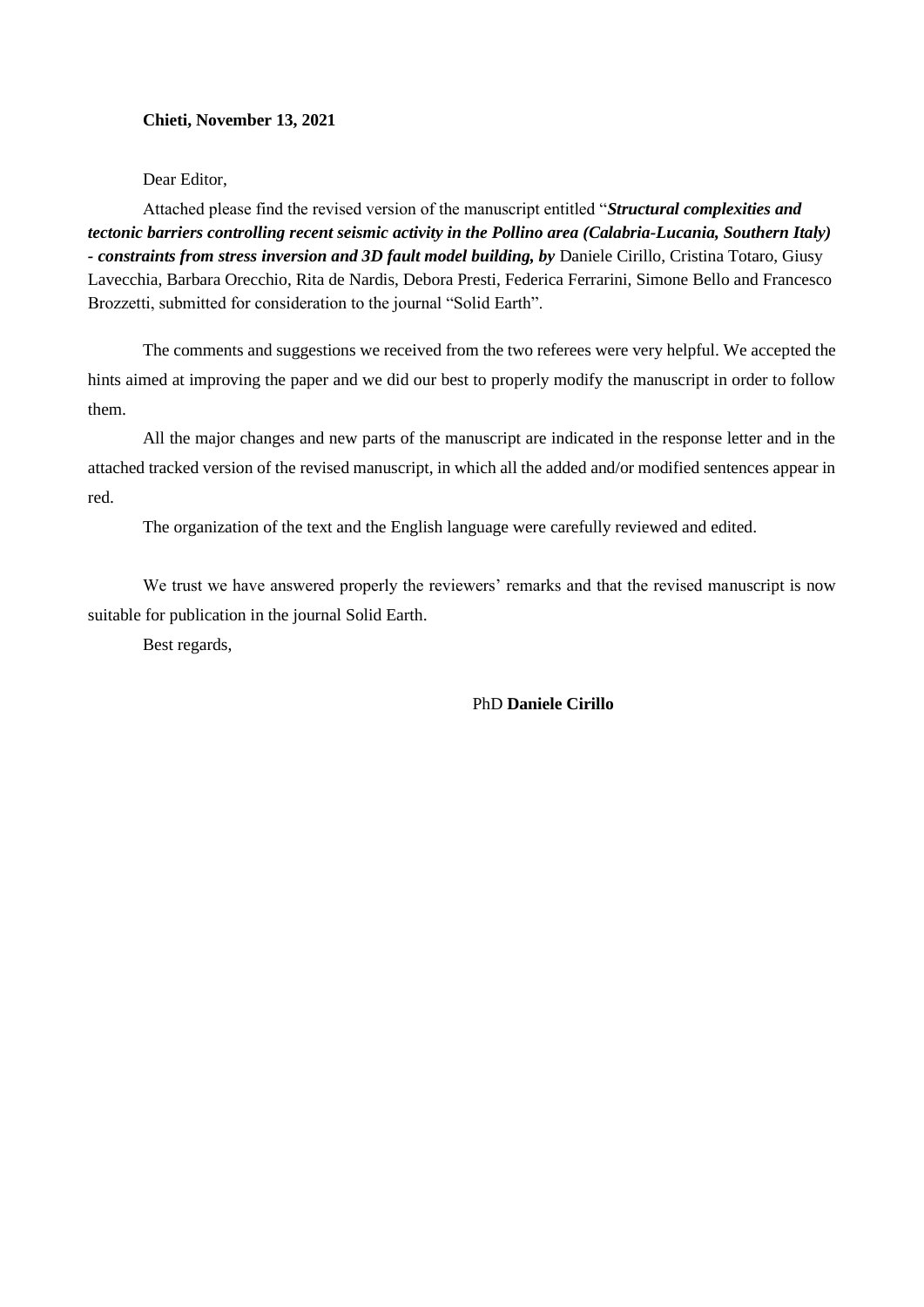## **Dear Editor of the journal "Solid Earth"**

During our revision process, we shared most of the reviewers' comments so, basically, we accepted all their requests for revision and did our best to improve the quality of the manuscript.

To allow a check of the additional work that we have made, in this letter we have replied to the major points raised by the Reviewers (reported in red) and listed the main changes to the text.

All the changes we have made are shown in the tracked manuscript.

### Replies to REV1 Comments

#### *1 - "the manuscript is highly fragmented, and the unified scientific overall story and implication are quite weak"*

We have made an effort to comply with the reviewer's request and in particular:

- we have better explained in the "Introduction" section the scopes of our work and the workflow, highlighting the connections among its various parts. In particular, we have better integrated the structural constraints deriving from the surface data with those coming from the seismology. We have better defined the role of the geological and seismological tensorial analysis, and better integrated it with the field and seismological data. We believe that it is important to show the consistency between the stress fields obtained from both the datasets (structural data and earthquake
	- focal mechanisms), and to confirm the good agreement between the quaternary extensional deformations surveyed at the surface and the coseismic deformations recorded in the area;
- to further improve understanding of the "scientific story" the description of the seismological data has been moved immediately after the description of geological data and before discussing the inversion of the stress field, which uses both geological and seismological data;
- for the same reason as above, we moved figures 2 and 3 (geological data and focal pseudomechanisms) to the section "Structural survey and fault kinematic analysis";

#### *2 - "there are lots of inconsistent explanations with different scales that are hard to understand quantitatively"*

In the revised text, we met this request by reorganizing significantly and partially re-writing, the "Data and Methods" and the "Discussion" sections.

We also better explained the relationships occurring between the different sets of active faults depicted in the 3D structural model, and the 2010-2014 seismicity, to make the subsurface reconstruction of the seismogenic structures more convincing.

We have also illustrated more in-depth the parameterization of the active faults and clarified some important features, as f.i. the "seismogenic patches" that ruptured during the seismic sequence. We stressed the reasoning that the comparison between the expected magnitude (obtained from the surface fault parameters) with the estimates of the values (based on the size of the seismogenic patch) could have great importance to ascertain the future seismogenic potential of the seismogenic structures.

The time-space relationships between the fault system activated by the recent seismicity and the Pollino fault, which has a long tectonic history and shows a very different strike, have been better described to hypothesize the role of tectonic-barrier played by this latter fault in the propagation of the coseismic ruptures.

#### *3 - "I think if the following sections of abstract/introduction/discussions/conclusions are written more succinctly and significantly improved in order to let the reader get all the salient facts, and I would have no problem in recommending publication"*

To comply with this request of Rev1 we have combined different chapters in just one, for a better comprehension of the text, and to improve the logical thread from different scales.

In particular, we combined the "3D Fault Model Building" section (which was previously included in the "Data and Methods") with the "3D Fault Model Building" chapter which was too methodological to be among the results. The respective figure follows the text.

In the "Results", however, remains "3D Fault Model of the Pollino area fault system" which contains results.

This change and other similar ones allowed us to significantly reduce the text (about 15-20%).

We added, in the supplementary material, the "Acronym list" for easier reading (suppl. Text 1)

Moreover, we have made an accurate revision of the English writing